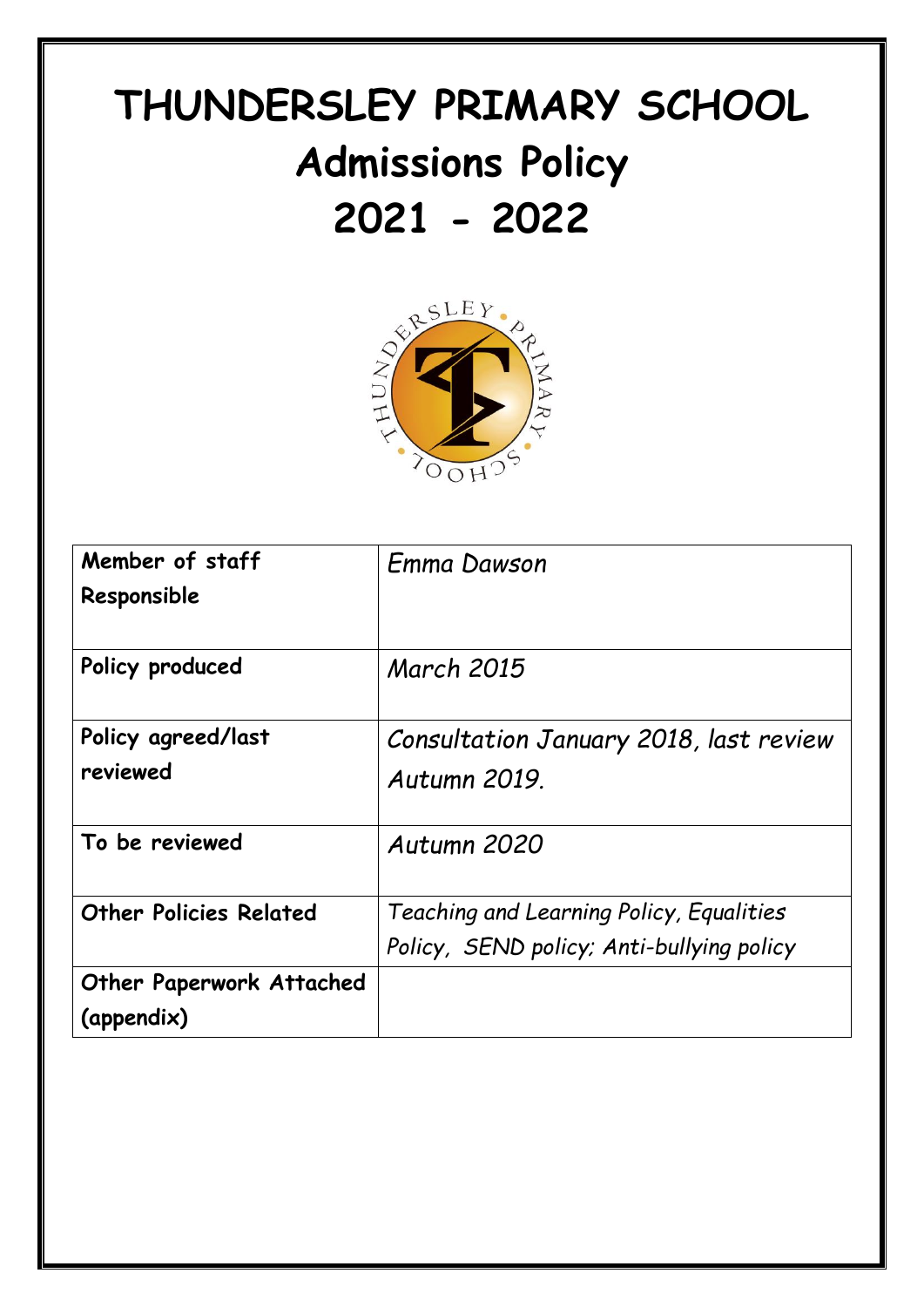## **Admissions Policy 2021-22**

The Published Admissions Number (PAN) for Thundersley Primary School is 60.

All children will be admitted full time in the September following their fourth birthday. Parents can request that the date their child is admitted to the school is deferred until later in the school year or until the child reaches compulsory school age in that school year. Where entry is deferred, the school will hold the place for that child and not offer it to another child.

The parent would not, however, be able to defer entry beyond the beginning of the term after the child's fifth birthday, nor beyond the academic year for which the original application was accepted. Where parents choose to defer entry, the child will start at the beginning of the new school term/half term.

Parents can request that their child attends part-time until the child reaches compulsory school age. For parents opting to take up a part-time place this would be for mornings only.

The Local Authority coordinates all admissions to the school.

#### **Over Subscription**

## **There is no guarantee of a place for children living in the priority admissions area.**

Under the s324 of the Education Act 1996, the governing body is required to admit a child with a statement of Special Educational Needs that names the school.

In the event of over subscription, the following criteria will be applied to determine priority:

- 1. Looked-after children (as defined below)
- 2. Children with siblings attending the school at the time of admission
- 3. Children living in the priority admissions area
- 4. Remaining applicants

The over subscription criteria will be applied in number order. In the event of over subscription within any of the above criteria, priority will be determined by straight line distance from home to school, those closest given the highest priority. This will be based on measurements provided by the Local Authority.